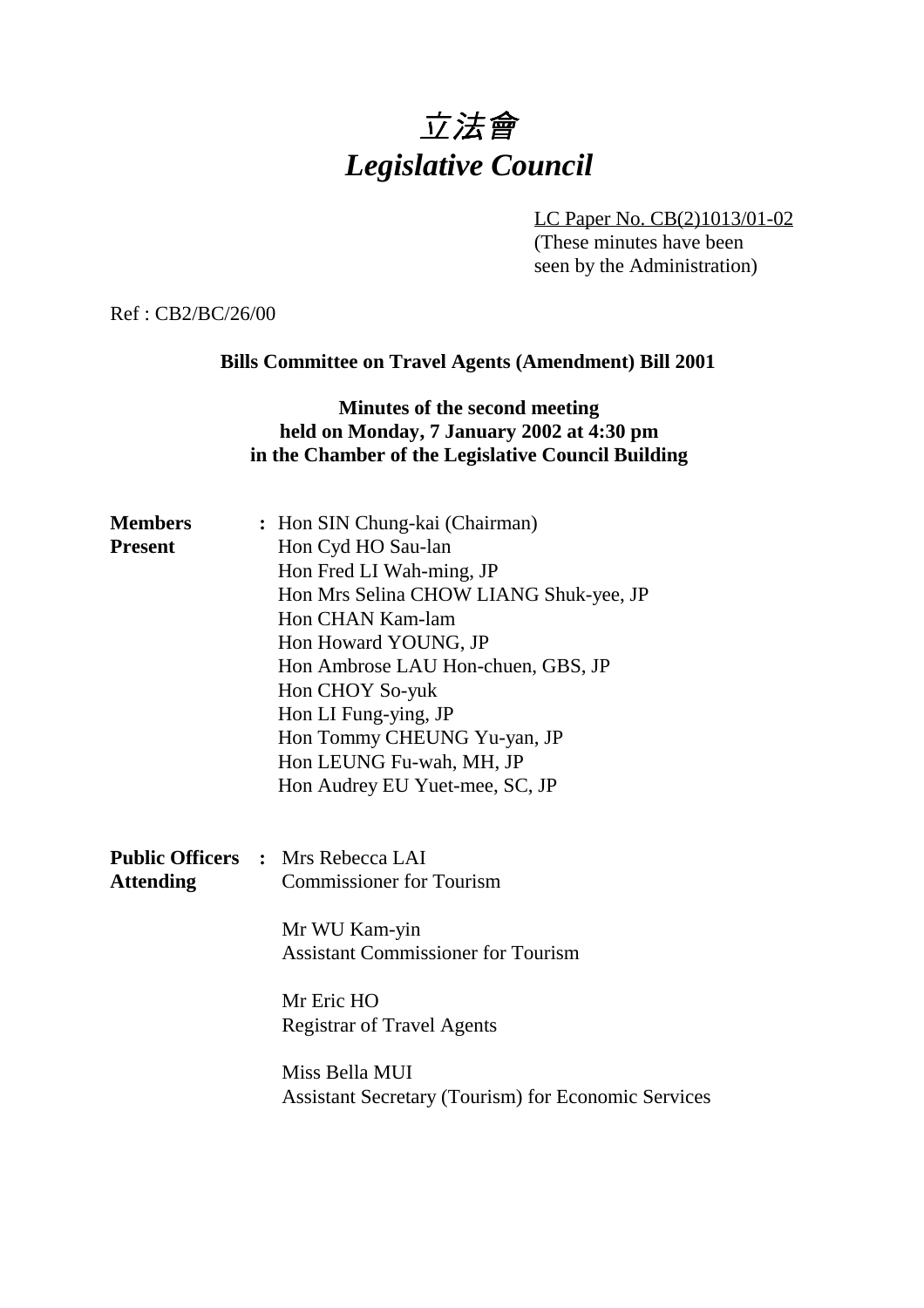Attendance by : Hong Kong Taiwan Tourist Operators Association Ltd **Invitation**

Mr KAI Chuen-kam Chairman

Consumer Council

Mrs CHAN WONG Shui Chief Executive

Mr CHAN Wing-kai Head, Complaints & Advice Division

Hong Kong Outbound Tour Operators' Association Ltd

Mr Jackson WONG Member, Executive Committee

Hong Kong Inbound Travel Association Ltd

Mr David WONG Member, Executive Committee

Pacific Asia Travel Association (Hong Kong Chapter)

Mr Edmund TSANG Chairman

The Federation of Hong Kong Hotel Owners

Mr Michael LI Executive Director

Ms CHAN Shuk-fong Assistant Executive Director

Hong Kong Association of Registered Tour Co-ordinators Ltd (HARTCO)

Mr WONG Wai-wing Chairman

Miss Emily FUNG Manager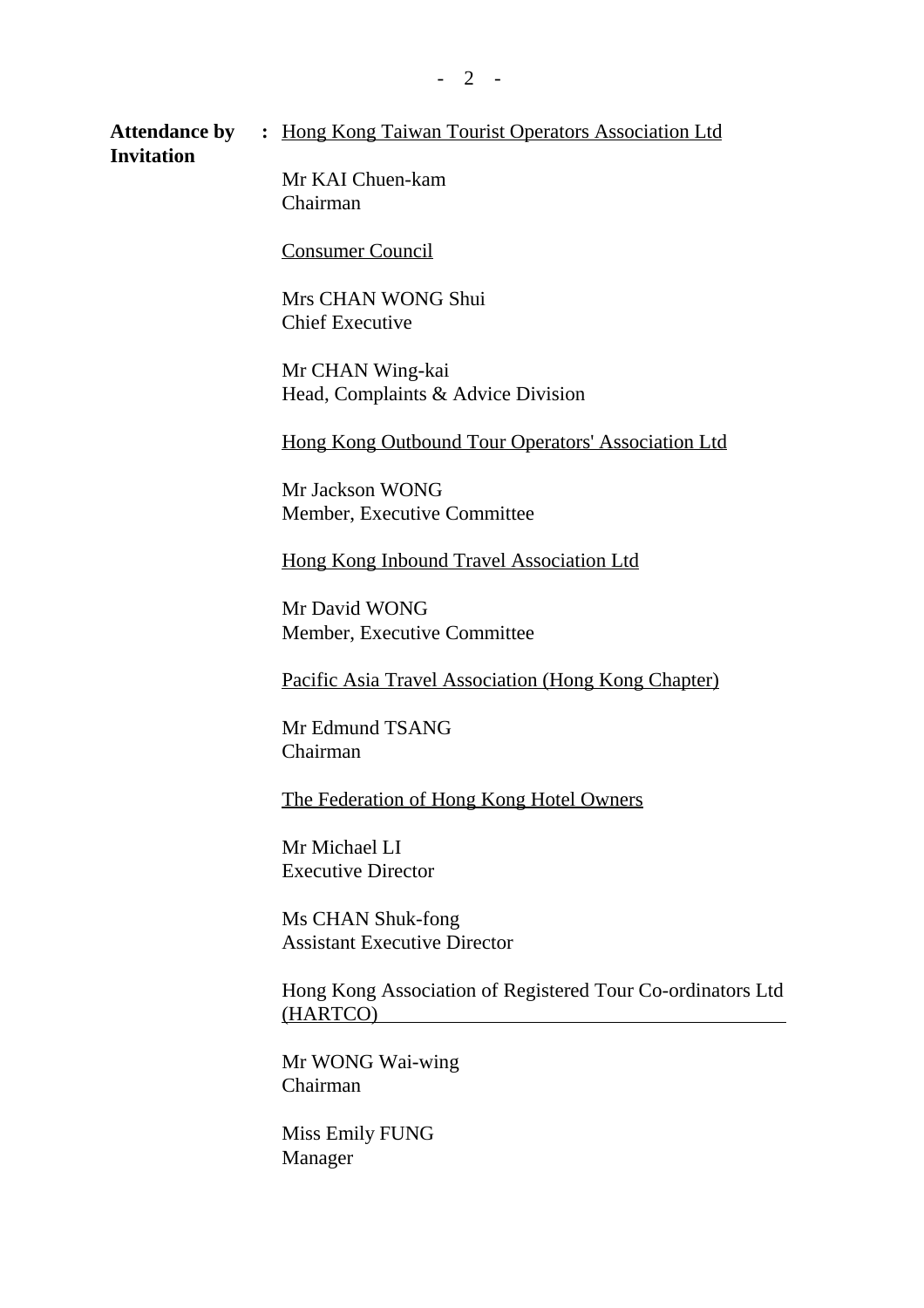#### Hongkong Japanese Tour Operators Association

Mr CHOI Pat-tai Chairman

Hong Kong Travel Agent Owners Association Ltd

Mr Freddy YIP Chairman

Mr S L LAM Vice Chairman

Society of Incentive Travel Executives (SITE) Hong Kong Chapter

Ms Carmen LAM Education Committee Member

Hong Kong Tourism Board

Mrs Grace LEE Director, Corporate Support

Hong Kong Inbound Tour Operators Association Ltd

Mr Patrick YEUNG Executive Committee

Tiglion Travel Services Company Limited

Mr HUNG Yun-yuen Managing Director

Hong Kong Tourist Industry Employees' General Union

Mr CHAU Kam-piu Chairman

Travel Industry Council of Hong Kong

Mr Ronnie YUEN Chairman

Mr Ken CHANG Inbound Committee Convenor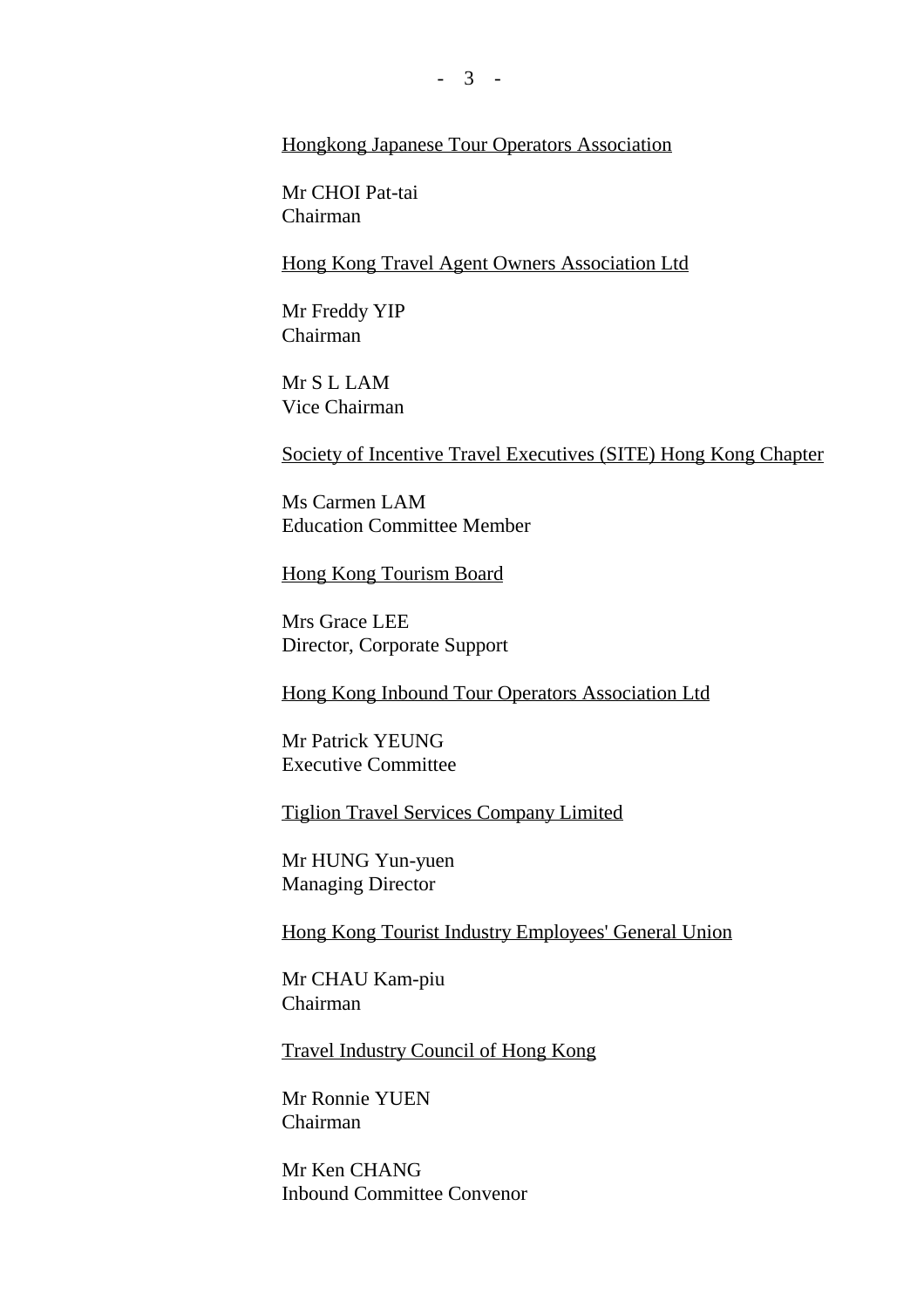Mr Joseph TUNG Executive Director

**Clerk in :** Ms Doris CHAN Attendance Chief Assistant Secretary (2) 4

**Staff in :** Miss Anita HO **Attendance** Assistant Legal Adviser 2

> Ms Dora WAI Senior Assistant Secretary (2) 4

#### Action

#### **I. Confirmation of minutes of meeting held on 6 December 2001** (LC Paper No. CB(2)768/01-02)

The minutes of the above meeting were confirmed.

# **II. Meeting with Deputations and the Administration**

(LC Paper Nos. CB(2)797/01-02(02) to (13))

2. The Bills Committee received views from 15 deputations on the Bill. The deputations were generally in support of the introduction of a licensing scheme for inbound travel agents as soon as possible in order to protect and upgrade the image of the travel industry in Hong Kong. They shared the view that the certification scheme for inbound tour guides could be put in place after the implementation of the licensing scheme as it was expected that it would take two years to complete the training of about 8 000 tour guides. In addition, they generally agreed that the Travel Industry Council of Hong Kong (TIC) should be responsible for the self-regulation of both inbound and outbound travel agents having regard to its expertise and past performance in regulating outbound travel agents. Other major views expressed were as follows -

- (a) the transparency of the operation of the self-regulatory scheme by TIC should be increased and the public accountability of TIC should be enhanced to boost public confidence in TIC;
- (b) the number of non-industry members on the TIC Board should be increased with a view to safeguarding public interest and protecting industry members of the Board who might be facing pressure to put the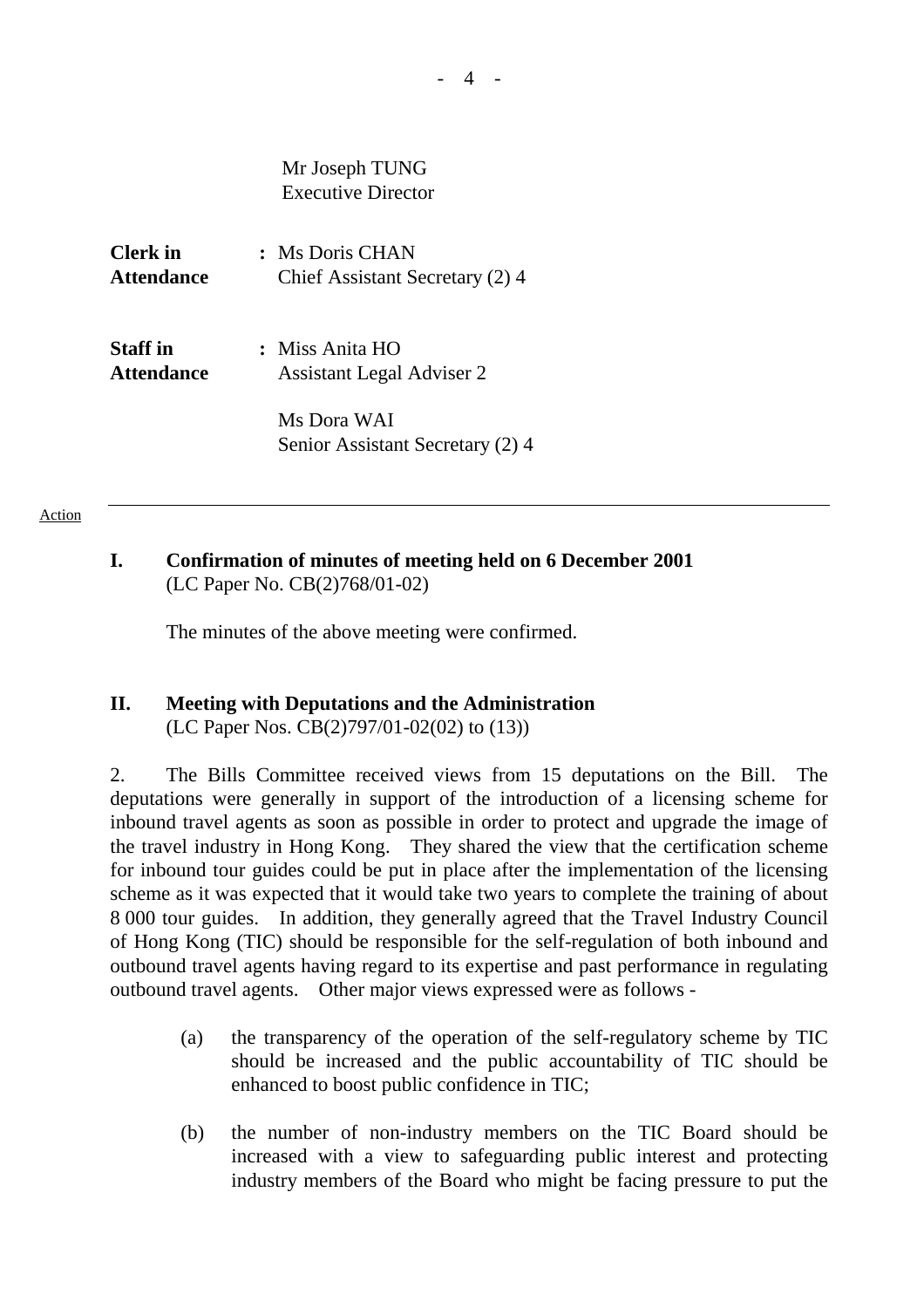interest of the industry ahead of public interest;

- (c) guidelines to be followed by the Board of Directors and senior management of TIC in conducting TIC business should be introduced to avoid conflict of interest:
- (d) a clear definition of "inbound travel agent" should be introduced to remove the ambiguity as to whether tour-related services provided by non-travel agents, e.g. conference or exhibition organisers, would be covered under the Bill; and
- (e) the Government should provide resources to TIC for the regulation of inbound travel agents.

3. The Bills Committee discussed the issues raised with the deputations and the Administration provided a preliminary response (index of proceedings at **Annex**).

4. The Administration undertook to provide a written response to the views expressed by the deputations and those set out in other submissions received by the Bills Committee. As requested by the Chairman, it would also provide a copy of the Memorandum and Articles of Association of the eight Association Members of TIC for members' reference.

5. The Bills Committee agreed to hold the next meeting on 17 January 2002 at 4:30 pm to continue discussion with the Administration.

6. There being no other business, the meeting ended at 6:30 pm.

Council Business Division 2 Legislative Council Secretariat 28 January 2002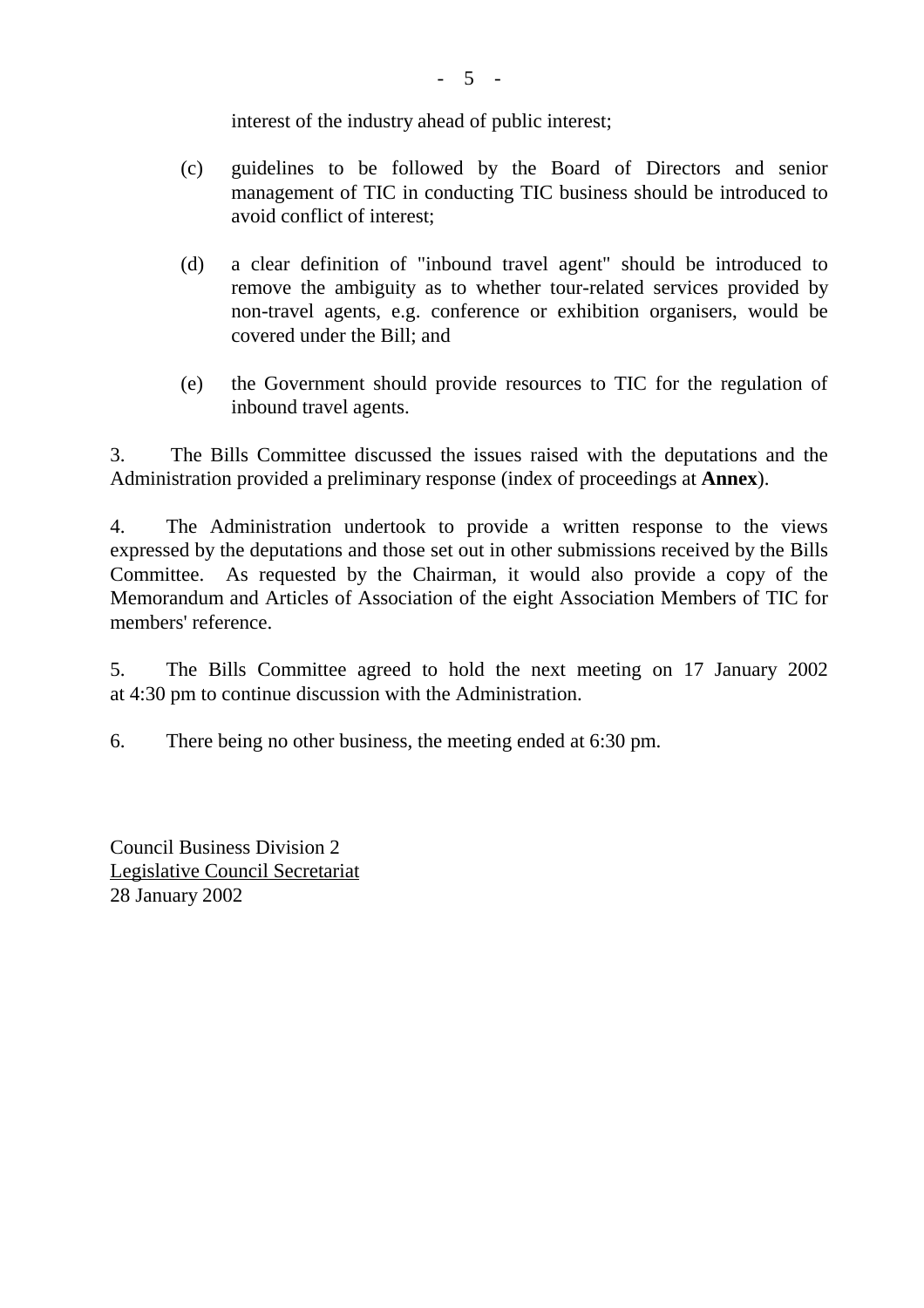#### **Annex**

### **Proceedings of the second meeting of the Bills Committee on Travel Agents (Amendment) Bill 2001 on Monday, 7 January 2002 at 4:30 pm in the Chamber of the Legislative Council Building**

| <b>Time</b> | <b>Speaker</b>                                 | Subject(s)                                        | <b>Action</b> |
|-------------|------------------------------------------------|---------------------------------------------------|---------------|
|             |                                                |                                                   | required      |
| 0000-0323   | Chairman                                       | (a) Confirmation of minutes of last meeting; and  |               |
|             |                                                | (b) Welcoming remarks and inviting deputations to |               |
|             |                                                | present views                                     |               |
| 0324-0353   | Hong Kong Taiwan Tourist Presentation of views |                                                   |               |
|             | <b>Operators Association Ltd</b>               |                                                   |               |
| 0354-0356   | Chairman                                       | Inviting the next deputation to present views     |               |
| 0357-0832   | Consumer Council                               | Presentation of views                             |               |
| 0833-0841   | Chairman                                       | Inviting the next deputation to present views     |               |
| 0842-1142   | Hong Kong Outbound Tour Presentation of views  |                                                   |               |
|             | <b>Operators' Association Ltd</b>              |                                                   |               |
| 1143-1150   | Chairman                                       | Inviting the next deputation to present views     |               |
| 1151-1547   | Hong Kong Inbound Travel Presentation of views |                                                   |               |
|             | <b>Association Ltd</b>                         |                                                   |               |
| 1548-1557   | Chairman                                       | Inviting the next deputation to present views     |               |
| 1558-1757   | Pacific Asia Travel                            | Presentation of views                             |               |
|             | <b>Association</b> (Hong Kong                  |                                                   |               |
|             | Chapter)                                       |                                                   |               |
| 1758-1804   | Chairman                                       | Inviting the next deputation to present views     |               |
| 1805-1854   | The Federation of Hong                         | Presentation of views                             |               |
|             | Kong Hotel Owners                              |                                                   |               |
| 1855-1900   | Chairman                                       | Inviting the next deputation to present views     |               |
| 1901-2138   | Hong Kong Association of                       | Presentation of views                             |               |
|             | Registered Tour Co-                            |                                                   |               |
|             | ordinators Ltd (HARTCO)                        |                                                   |               |
| 2139-2149   | Chairman                                       | Inviting the next deputation to present views     |               |
| 2150--2517  | Hongkong Japanese Tour                         | Presentation of views                             |               |
|             | <b>Operators Association</b>                   |                                                   |               |
| 2518-2522   | Chairman                                       | Inviting the next deputation to present views     |               |
| 2523-2743   | Hong Kong Travel Agent                         | Presentation of views                             |               |
|             | <b>Owners Association Ltd</b>                  |                                                   |               |
| 2744-2752   | Chairman                                       | Inviting the next deputation to present views     |               |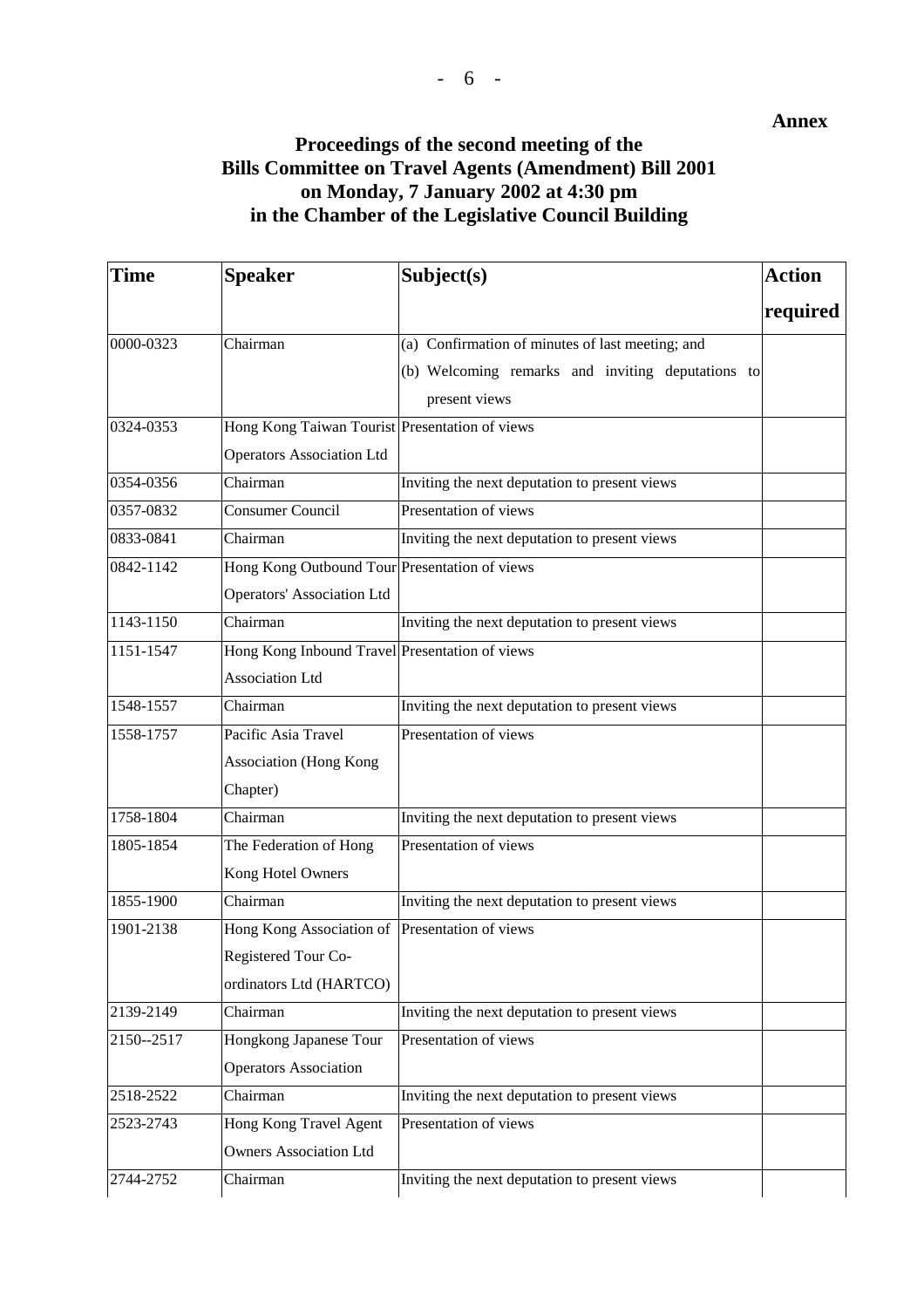| 2753-2930 | Society of Incentive Travel Presentation of views |  |
|-----------|---------------------------------------------------|--|
|           | Executives (SITE) Hong                            |  |
|           | Kong Chapter                                      |  |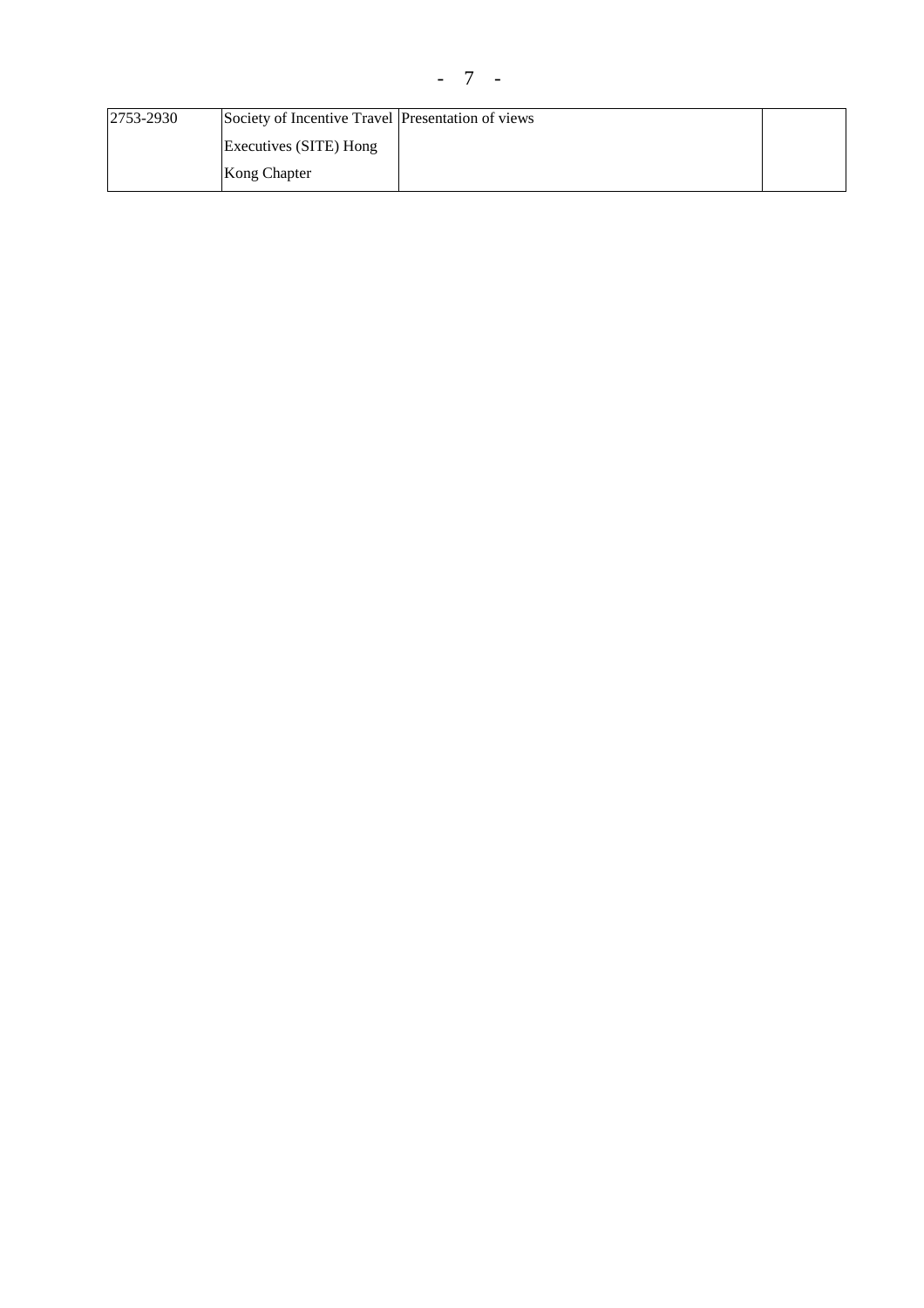| <b>Time</b> | <b>Speaker</b>                                | Subject(s)                                                | <b>Action</b> |
|-------------|-----------------------------------------------|-----------------------------------------------------------|---------------|
|             |                                               |                                                           | required      |
| 2931-2935   | Chairman                                      | Inviting the next deputation to present views             |               |
| 2936-3221   | Hong Kong Tourism Board Presentation of views |                                                           |               |
| 3222-3228   | Chairman                                      | Inviting the next deputation to present views             |               |
| 3229-3343   | Hong Kong Inbound Tour                        | Presentation of views                                     |               |
|             | <b>Operators Association Ltd</b>              |                                                           |               |
| 3344-3354   | Chairman                                      | Inviting the next deputation to present views             |               |
| 3355-3755   | <b>Tiglion Travel Services</b>                | Presentation of views                                     |               |
|             | Company Limited                               |                                                           |               |
| 3756-3808   | Chairman                                      | Inviting the next deputation to present views             |               |
| 3809-3850   | Hong Kong Tourist                             | Presentation of views                                     |               |
|             | <b>Industry Employees'</b>                    |                                                           |               |
|             | General Union                                 |                                                           |               |
| 3851-3858   | Chairman                                      | Inviting the next deputation to present views             |               |
| 3859-4439   | <b>TIC</b>                                    | Presentation of views                                     |               |
| 4440-4459   | Chairman                                      | Inviting questions from members                           |               |
| 4500-4734   | Ms Audrey EU                                  | (a) Scope of the Bill;                                    |               |
|             |                                               | (b) Effective date of the Bill; and                       |               |
|             |                                               | (c) Need to introduce a clear definition of "inbound      |               |
|             |                                               | travel agent" to remove the ambiguity as to whether       |               |
|             |                                               | tour-related services provided by non-travel agents       |               |
|             |                                               | would be covered under the Bill                           |               |
| 4735-4754   | Chairman                                      | Inviting response to the above                            |               |
| 4755-4907   | Hong Kong Travel Agent                        | Expressing support for the implementation of a licensing  |               |
|             | <b>Owners Association Ltd</b>                 | scheme for inbound travel agents before the introduction  |               |
|             |                                               | of a certification scheme for inbound tour guides         |               |
| 4908-5119   | <b>TIC</b>                                    | (a) Restructuring of TIC to assume the regulatory role in |               |
|             |                                               | respect of inbound travel agents; and                     |               |
|             |                                               | (b) Need to introduce a clear definition of "inbound      |               |
|             |                                               | travel agent" to remove the ambiguity as to whether       |               |
|             |                                               | tour-related services provided by non-travel agents       |               |
|             |                                               | would be covered under the Bill                           |               |
| 5120-5136   | Chairman                                      | Effective date of the Bill                                |               |
| 5137-5252   | Hongkong Japanese Tour                        | Expressing support for the implementation of a licensing  |               |
|             | <b>Operators Association</b>                  | scheme for inbound travel agents before the introduction  |               |
|             |                                               | of a certification scheme for inbound tour guides         |               |
| 5253-5301   | Chairman                                      | Scope of the Bill                                         |               |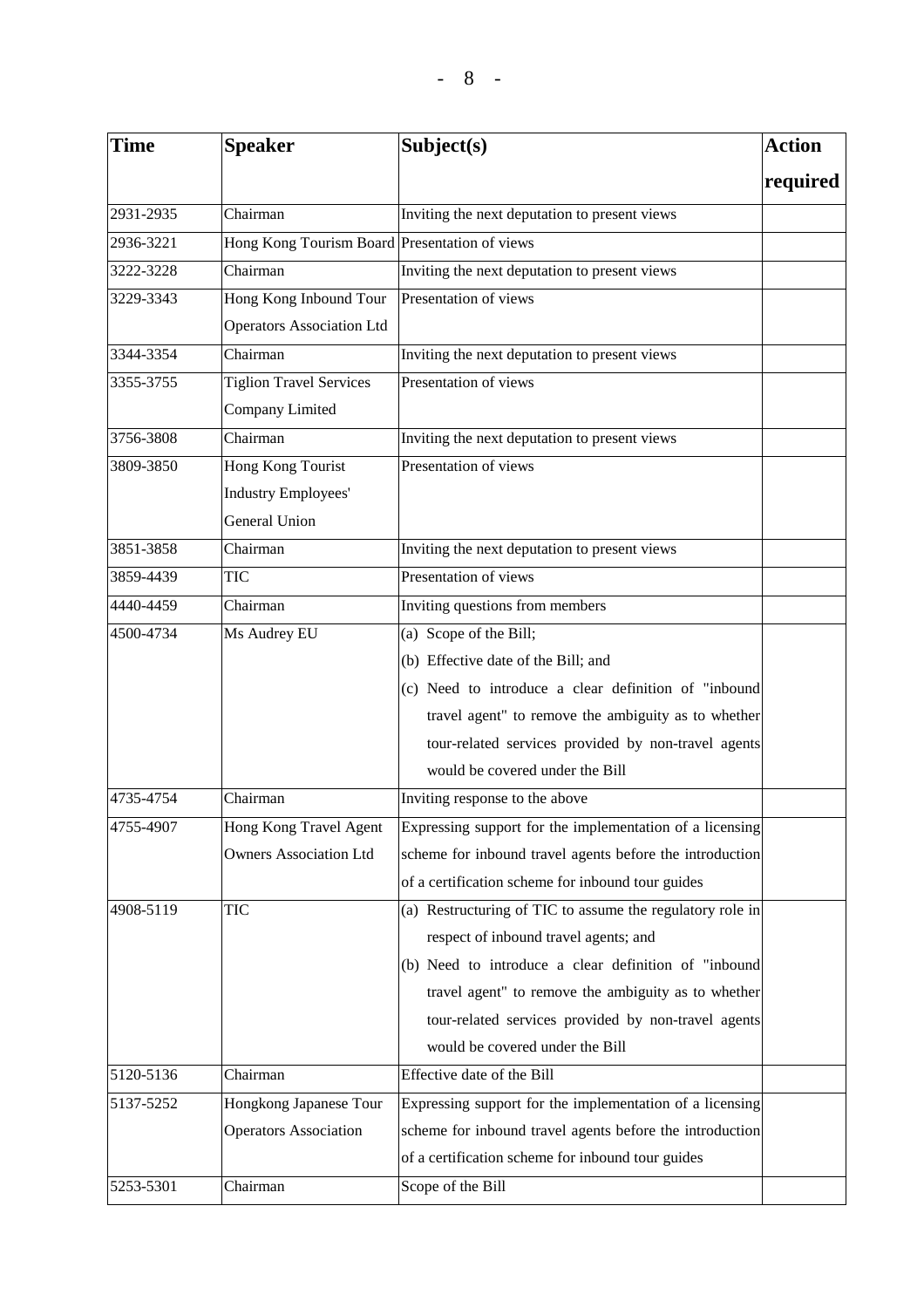| 5302-5331 | ALA          | Ditto                       |  |
|-----------|--------------|-----------------------------|--|
| 5332-5441 | Ms Audrey EU | Implications on tour guides |  |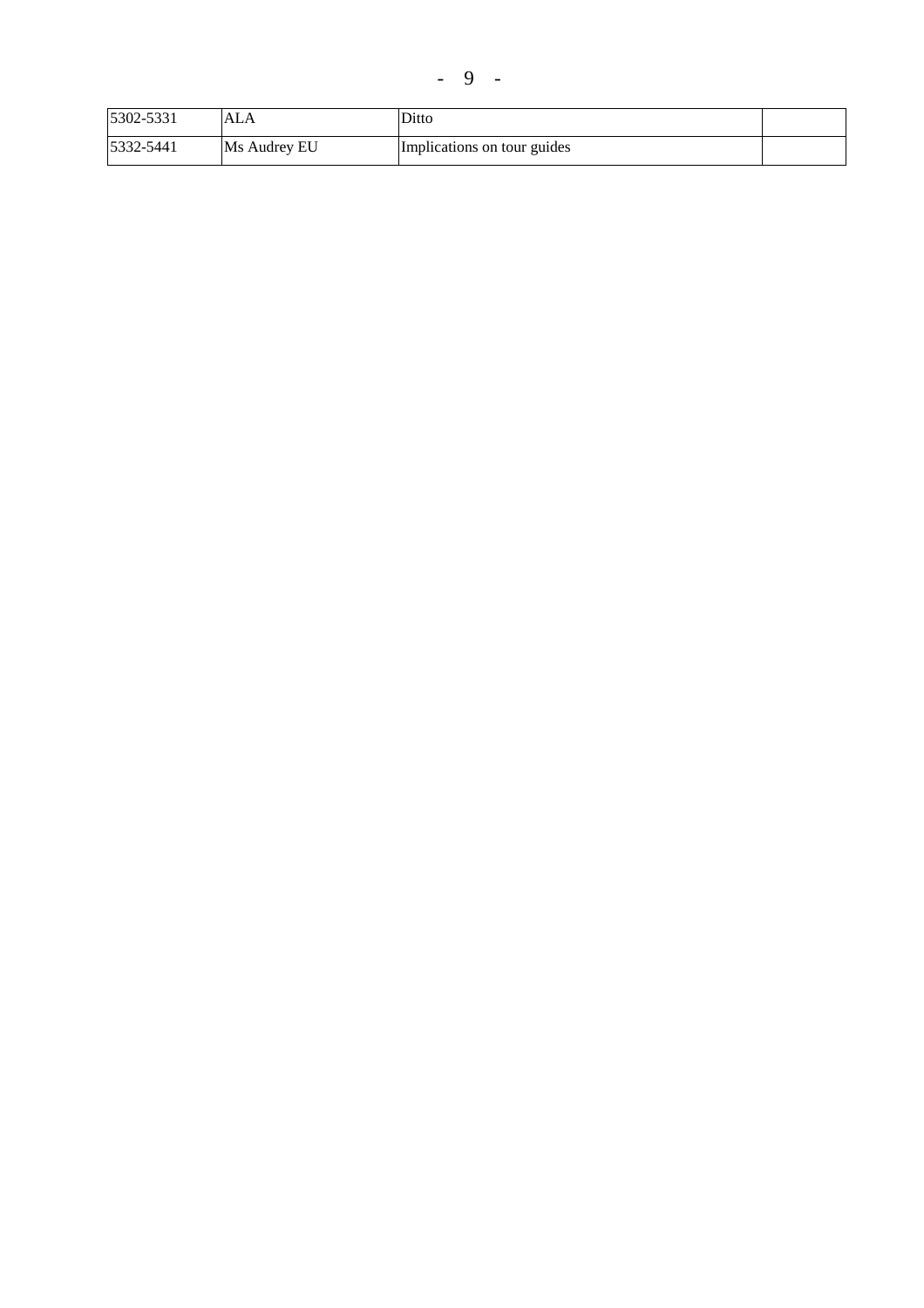| Time                           | <b>Speaker</b>                                                    | Subject(s)                                                                                                                                                                                                                                                                                                                                                                                                                                        | <b>Action</b> |
|--------------------------------|-------------------------------------------------------------------|---------------------------------------------------------------------------------------------------------------------------------------------------------------------------------------------------------------------------------------------------------------------------------------------------------------------------------------------------------------------------------------------------------------------------------------------------|---------------|
|                                |                                                                   |                                                                                                                                                                                                                                                                                                                                                                                                                                                   | required      |
| 5442-5751                      | Admin                                                             | (a) Existing mechanism for regulating outbound travel<br>agents;<br>(b) Training for inbound tour guides; and<br>(c) Effective date of the Bill                                                                                                                                                                                                                                                                                                   |               |
| 5752-5824                      |                                                                   | Hong Kong Outbound Tour Training for inbound tour guides                                                                                                                                                                                                                                                                                                                                                                                          |               |
|                                | <b>Operators' Association Ltd</b>                                 |                                                                                                                                                                                                                                                                                                                                                                                                                                                   |               |
| 5825-5833                      | Chairman                                                          | Need to introduce a clear definition of "inbound travel<br>agent" to remove the ambiguity as to whether tour-related<br>services provided by non-travel agents would be covered<br>under the Bill                                                                                                                                                                                                                                                 |               |
| 5834-010011                    | Society of Incentive Travel                                       | Ditto                                                                                                                                                                                                                                                                                                                                                                                                                                             |               |
|                                | Executives (SITE) Hong<br>Kong Chapter                            |                                                                                                                                                                                                                                                                                                                                                                                                                                                   |               |
| 010012-010013<br>010014-010225 | Mr LEUNG Fu-wah<br>Hong Kong Association of Response to (a) above | (a) Difference in the contents of training for inbound and<br>outbound tour guides and the minimum entry<br>requirements for receiving training provided by Hong<br>Kong Association of Registered Tour Co-ordinators<br>Ltd (HARTCO); and<br>(b) Views of Hong Kong Tourist Industry Employees'<br>General Union on the proposed introduction of a<br>licensing scheme for inbound travel agents modelling<br>on that for outbound travel agents |               |
|                                | Registered Tour Co-<br>ordinators Ltd (HARTCO)                    |                                                                                                                                                                                                                                                                                                                                                                                                                                                   |               |
| 010226-010256                  | Hong Kong Tourist<br><b>Industry Employees'</b><br>General Union  | Response to (b) above                                                                                                                                                                                                                                                                                                                                                                                                                             |               |
| 010257-010313                  | Mr LEUNG Fu-wah                                                   | Other body, besides TIC, which would also be suitable to<br>assume the regulatory role in respect of inbound travel<br>agents                                                                                                                                                                                                                                                                                                                     |               |
| 010314-010613                  | <b>TIC</b>                                                        | (a) Response to the above;<br>(b) Resources required for TIC to assume the regulatory<br>role in respect of inbound travel agents; and<br>(c) Training for tour guides                                                                                                                                                                                                                                                                            |               |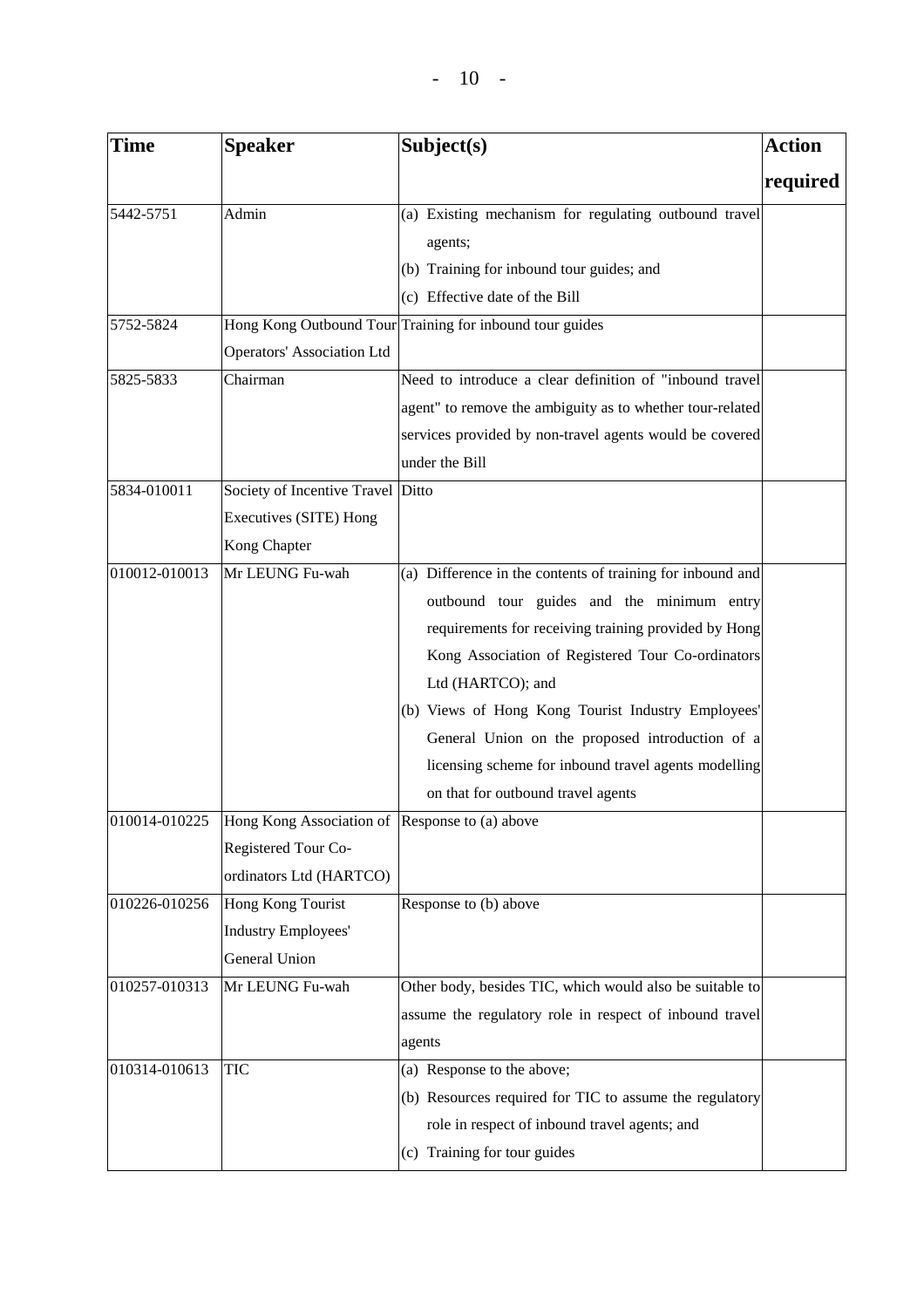| <b>Time</b>   | <b>Speaker</b>                                 | Subject(s)                                                  | <b>Action</b> |
|---------------|------------------------------------------------|-------------------------------------------------------------|---------------|
|               |                                                |                                                             | required      |
| 010614-010807 | Miss CHOY So-yuk                               | (a) Ways of monitoring advertisements for inbound<br>tours; |               |
|               |                                                | (b) Compensation for inbound tourists; and                  |               |
|               |                                                | (c) Seeking confirmation that conference or exhibition      |               |
|               |                                                | organisers would not be subject to the new licensing        |               |
|               |                                                | scheme                                                      |               |
| 010808-010815 | Chairman                                       | Inviting response to the above                              |               |
| 010816-011209 | <b>TIC</b>                                     | (a) Existing mechanism for monitoring outbound travel       |               |
|               |                                                | agents; and                                                 |               |
|               |                                                | (b) Compensation for consumers against default or           |               |
|               |                                                | malpractice of travel agents                                |               |
| 011210-011625 | Hongkong Japanese Tour                         | (a) Expressing support for TIC to assume the regulatory     |               |
|               | <b>Operators Association</b>                   | role in respect of inbound travel agents; and               |               |
|               |                                                | (b) Need to upgrade the quality of tour guides              |               |
| 011626-011732 | Mr Howard YOUNG                                | Proposed increase in the transparency of TIC                |               |
| 011733-012055 | Consumer Council                               | Response to the above                                       |               |
| 012056-012138 | Mr Howard YOUNG                                | Proposed increase in the number of non-industry             |               |
|               |                                                | members on the TIC Board                                    |               |
| 012139-012223 | <b>Consumer Council</b>                        | Response to the above                                       |               |
| 012224-012424 | Ms Cyd HO                                      | (a) Remuneration scheme for tour guides;                    |               |
|               |                                                | (b) Costs to be incurred by inbound travel agents in        |               |
|               |                                                | complying with the new licensing requirement; and           |               |
|               |                                                | (c) Readiness of the trade to comply with the new           |               |
|               |                                                | licensing requirement, in particular those inbound          |               |
|               |                                                | travel agents currently organising "zero cost" tours,       |               |
|               |                                                | and the impact on the competitiveness of local              |               |
|               |                                                | inbound tours after the implementation of the new           |               |
|               |                                                | licensing scheme                                            |               |
| 012425-012651 | <b>TIC</b>                                     | Response to (b) and (c) above                               |               |
| 012652-012802 | Hong Kong Taiwan Tourist Response to (c) above |                                                             |               |
|               | <b>Operators Association Ltd</b>               |                                                             |               |
| 012803-012814 | Chairman                                       | Reminding members and deputations to focus discussion       |               |
|               |                                                | on the Bill                                                 |               |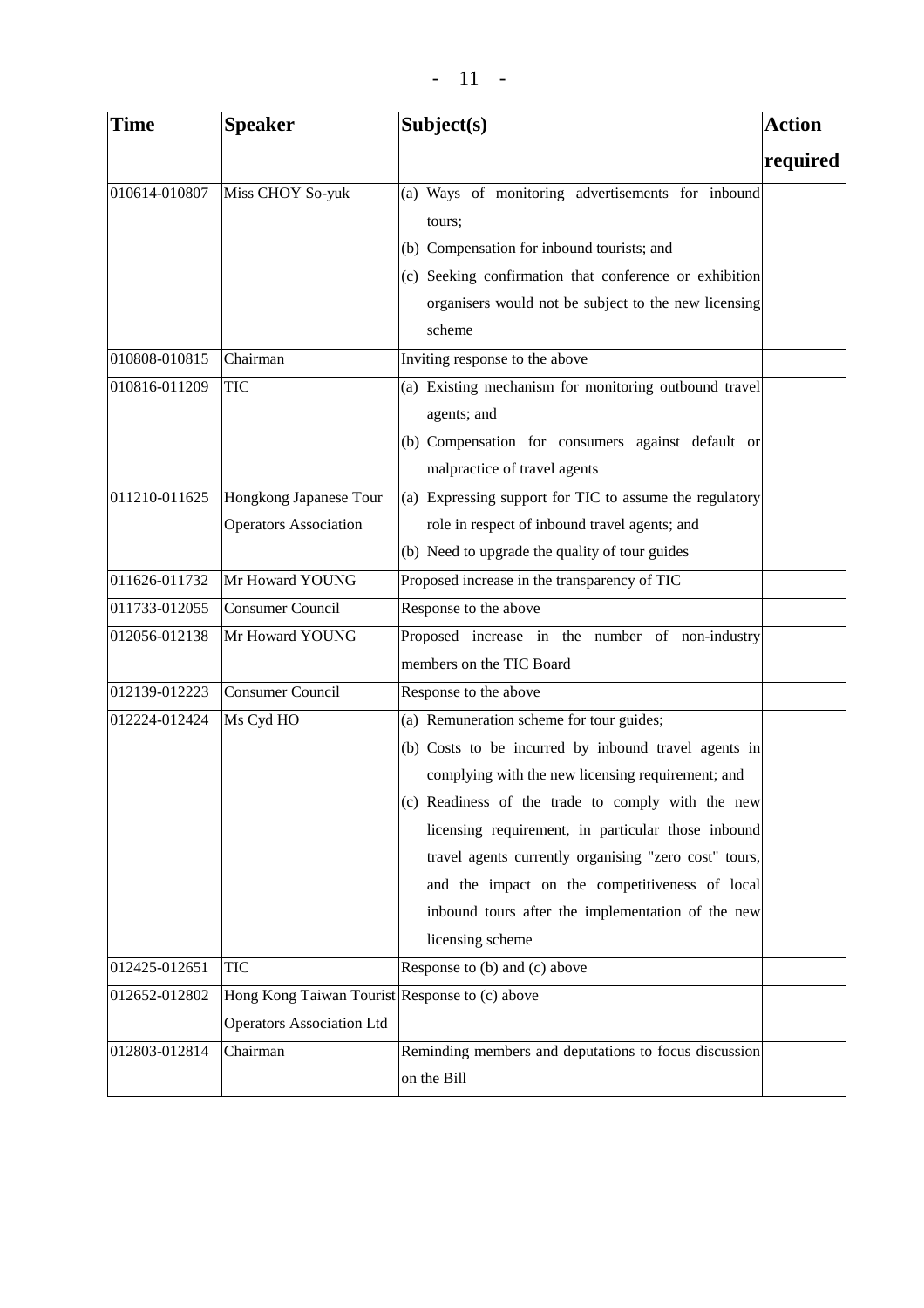- 12 -

| 012815-013109 | Mr Fred LI | (a) Cause for travel agents organising "zero cost" tours; |  |
|---------------|------------|-----------------------------------------------------------|--|
|               |            | (b) Reputation of the 200 travel agents who were not yet  |  |
|               |            | TIC members; and                                          |  |
|               |            | (c) Need to introduce a certification scheme as well as a |  |
|               |            | registration scheme for tour guides                       |  |
| 013110-013444 | 'TIC       | Response to the above                                     |  |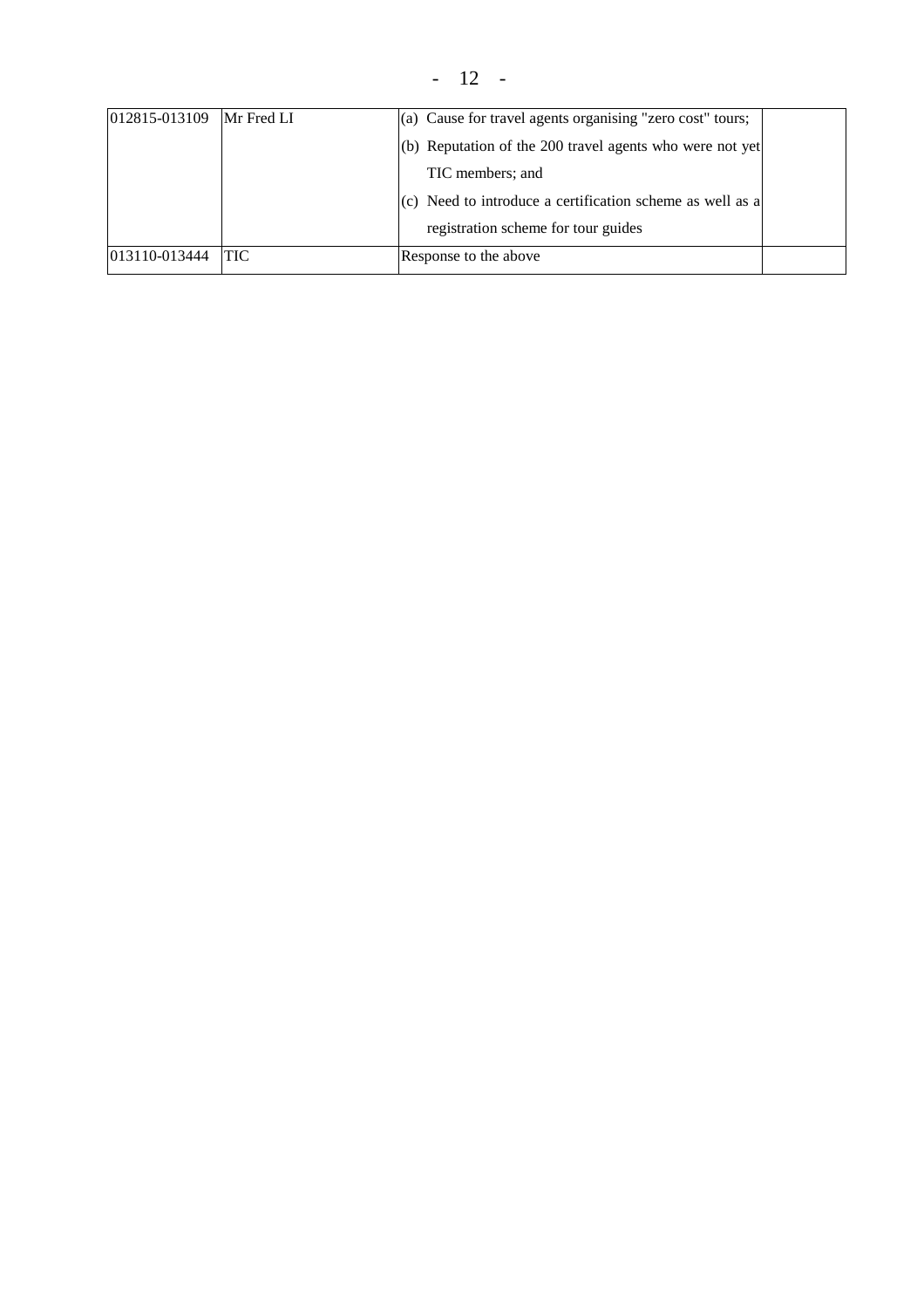| Time                | <b>Speaker</b>                    | Subject(s)                                                        | <b>Action</b> |
|---------------------|-----------------------------------|-------------------------------------------------------------------|---------------|
|                     |                                   |                                                                   | required      |
| 013445-013825       | Mrs Selina CHOW                   | (a) Expressing support for the Bill and for TIC to assume         |               |
|                     |                                   | the regulatory role in respect of inbound travel                  |               |
|                     |                                   | agents; and                                                       |               |
|                     |                                   | (b) Appeal to Admin to provide resources to TIC for the           |               |
|                     |                                   | regulation of inbound travel agents                               |               |
| 013826-014048       | <b>TIC</b>                        | Appeal to Admin to provide resources to TIC for the               |               |
|                     |                                   | regulation of inbound travel agents                               |               |
| 014049-014248       | Hongkong Japanese Tour            | (a) Expressing support for the Bill and for TIC to assume         |               |
|                     | <b>Operators Association</b>      | the regulatory role in respect of inbound travel                  |               |
|                     |                                   | agents; and                                                       |               |
|                     |                                   | (b) Appeal to Admin to provide resources to TIC for the           |               |
|                     |                                   | regulation of inbound travel agents                               |               |
| 014249-014437       | Hong Kong Travel Agent            | Ditto                                                             |               |
|                     | <b>Owners Association Ltd</b>     |                                                                   |               |
| 014438-014554       |                                   | Hong Kong Outbound Tour Travel insurance for the tourist industry |               |
|                     | <b>Operators' Association Ltd</b> |                                                                   |               |
| 014555-014603       | Chairman                          | Reminding members and deputations to focus discussion             |               |
|                     |                                   | on the Bill                                                       |               |
| 014604-014758       | Hong Kong Travel Agent            | Appeal to Admin to provide resources to TIC for the               |               |
|                     | <b>Owners Association Ltd</b>     | regulation of inbound travel agents                               |               |
| 014759-014808       | Chairman                          | Inviting Admin to respond to views expressed by                   |               |
|                     |                                   | deputations                                                       |               |
| 014809-015149 Admin |                                   | (a) Preliminary response to views expressed by                    |               |
|                     |                                   | deputations; and                                                  |               |
|                     |                                   | (b) Admin to provide a written response after the                 | ✓             |
|                     |                                   | meeting                                                           |               |
| 015150-015303       | Chairman                          | Admin to provide a copy of the Memorandum and                     | ✓             |
|                     |                                   | Articles of Association of the eight Association Members          |               |
|                     |                                   | of TIC                                                            |               |
| 015304-015831       | Chairman and members              | Date of next meeting                                              |               |

# **Note : The audio records of the above proceedings are kept at the LegCo Library**